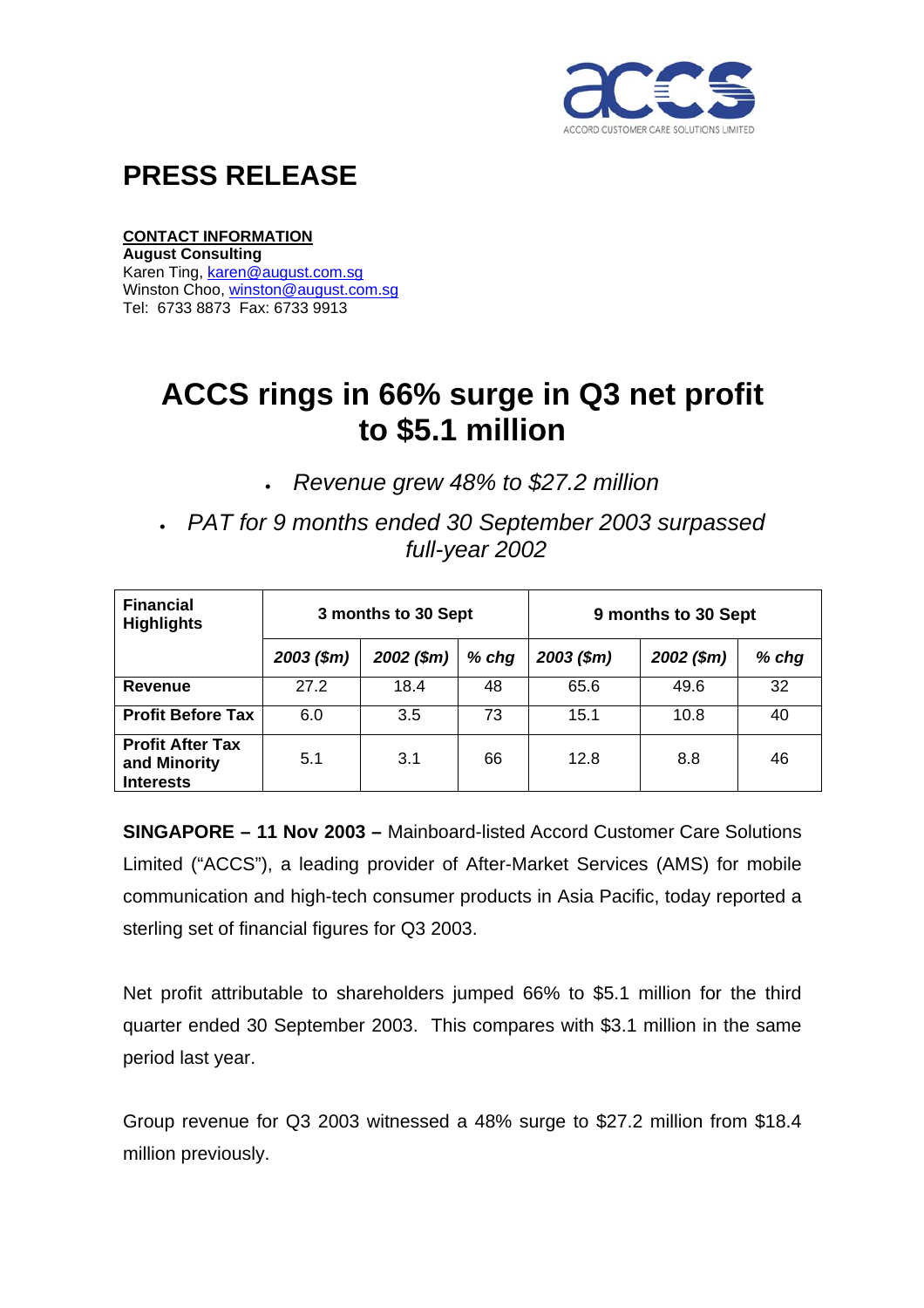This brings the total revenue for the nine-month period ended 30 September 2003 to \$65.6 million, a 32% growth over the previous nine-month period of \$49.6 million. Correspondingly, the Group reported an increase of 45% in profit after tax to \$12.8 million for the nine-month period ended 30 September 2003, compared to \$8.8 million previously.

The profit after tax for the 9 months ended 30 September 2003 of \$12.8 million has already exceeded the \$12.5 million that was achieved in the full year for 2002. This strong performance was primarily due to an increase in business volume and the revenue from the Group's expansion of its network in the region.

As at 30 September 2003, the Group's regional network comprises 160 service centres and 168 repair management centres, compared with 82 service centres and 110 repair management centres as at 30 September 2002.

Based on the latest Q3 results, earnings per share rose 33% to 0.80 cents from 0.60 cents in Q3 FY2002, while net tangible asset value per share increased to 10.95 cents as at 30 September 2003 compared with 3.33 cents for full-year 2002.

Mr Victor Tan, Managing Director and CEO of ACCS said, "We are very pleased with the financial results which we have achieved to date and we hope to continue to grow. Since the end of 3Q 2003, we have expanded our regional network to 181 service centres with the set up of new centres in Australia, Malaysia, the Philippines, Singapore and Vietnam."

"We are especially excited with our appointment by Philips Electronics Singapore Pte Ltd to provide AMS for selected consumer electronics and domestic appliances products in Singapore. With this appointment, we have expanded our coverage of consumer electronic brands in Singapore to two global brands since our first foray into the provision of AMS for high-tech consumer products in mid-2002."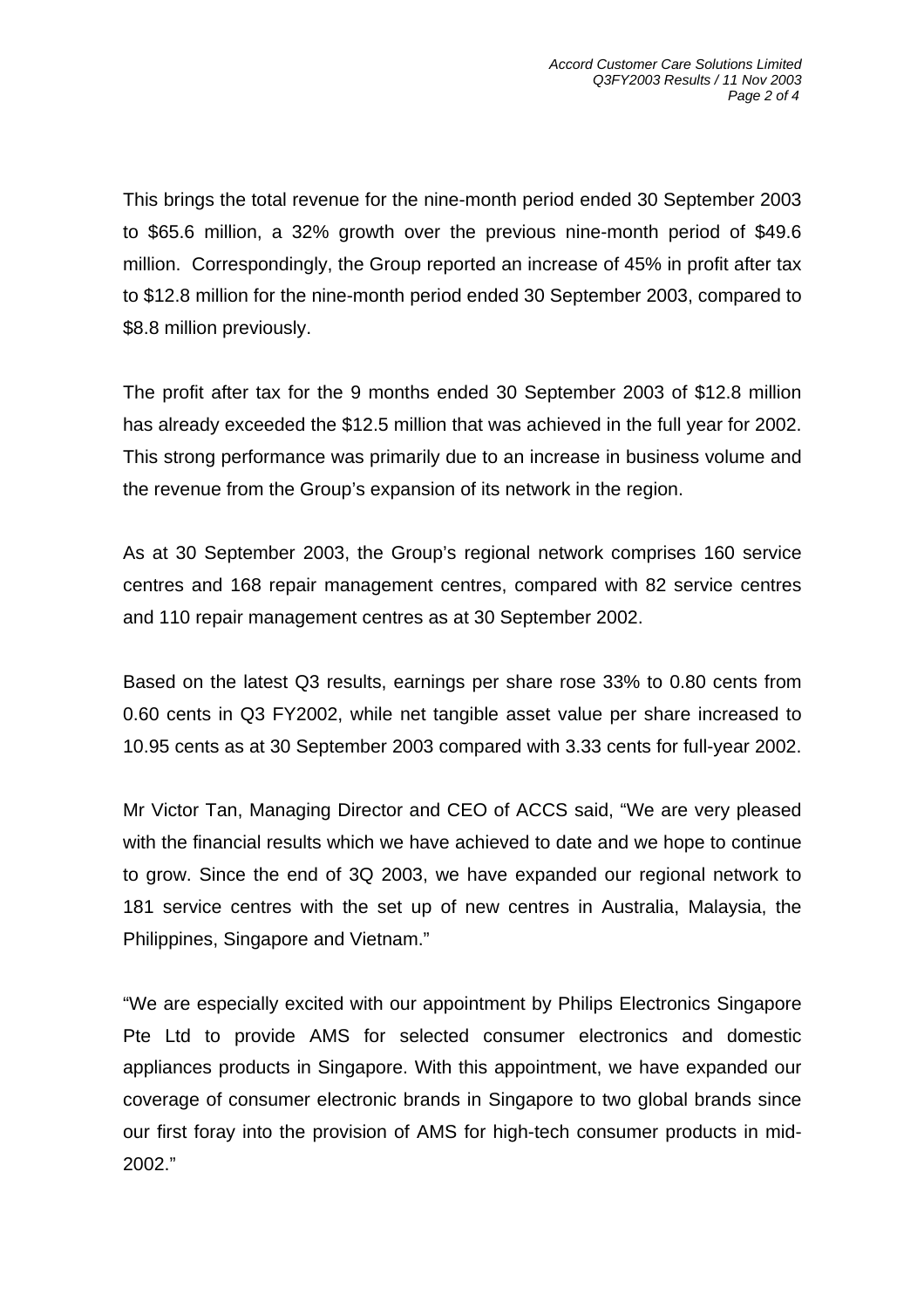### **Looking forward**

The Group is actively implementing the various projects it had secured. These include :

- The refurbishment projects that it had clinched in September 2003 with several mobile phone distributors in the region. It had earlier announced that this project is likely to generate a revenue of \$12 million in FY2004 based on 50,000 units per month. To date, the average volume handled by the Group is about 25,000 units per month for September and October 2003.
- The venture into the AMS market in India ACCS is finalising its acquisition of UCom Technologies and actively working with Motorola to set up an AMS network for Motorola's GSM and CDMA mobile phones in India.
- The expansion of network in Australia the Group is finalising its acquisition of Mobilefonerepair.com and is working closely with Nokia in rolling out a nationwide AMS network in Australia.

Given the new contracts, and amidst the continued trend of consolidation in the fragmented regional AMS industry, the Group remains optimistic of prospects for the next reporting period.

#### *About ACCS*

*As an AMS provider, ACCS provides a comprehensive suite of integrated after-sales customer services on behalf of its partners to end-users. These services include:* 

- Ö *Customer Relationship Management manage information hotlines, customer call centres and helpdesks*
- Ö *Repair Management manage sub-contractors and service partners and quality accreditation of third-party service centres*
- Ö *Technical Services Management provide basic, intermediate and advanced repair and maintenance services including bulk repair, upgrading and repackaging of new/existing products*
- Ö *Administrative Management maintain warranty base and billing systems and manage claims and inventory on behalf of partners*